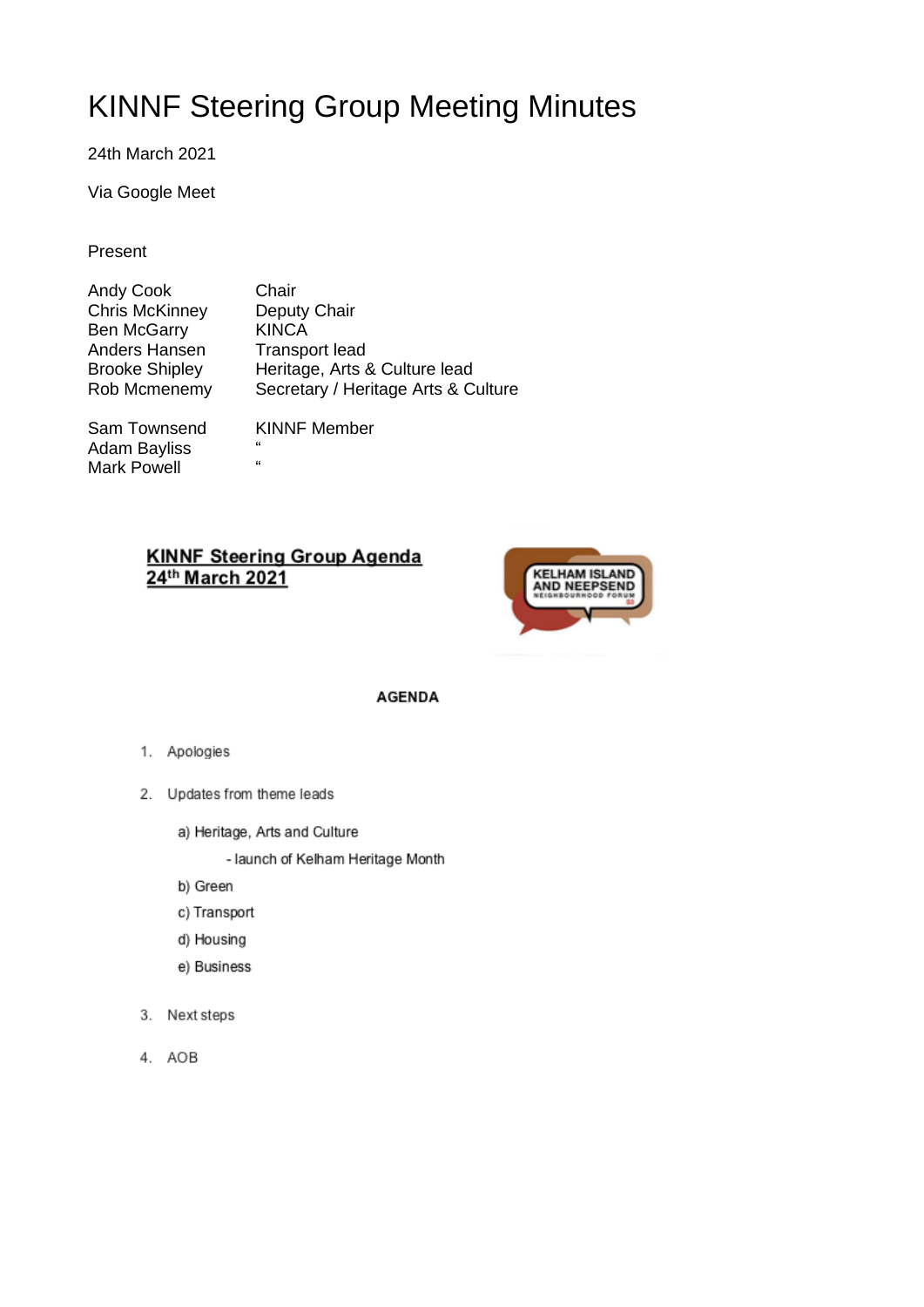# 1. Apologies received

Craig Wolstenholme - Green lead Matt Pinder Liam Bardell - Business lead Cllr Douglas Johnson Cllr Ruth Mersereau

# 2. Updates from theme leads

#### Heritage, Arts & Culture

Brooke & Rob updated the meeting on the launch of the first Kelham Heritage Month in April. The event forms part of the consultation process for the development of a Neighbourhood Plan. During the month residents and those working in the area would be encouraged to nominate their favourite heritage building or landmark via dedicated social media channels.

The Heritage Group had also commissioned Creative Heritage, a heritage consultancy, to undertake a survey of designated and non-designed heritage assets in the area and also review the conservation area boundary in preparation for assessment as part of the Neighbourhood Plan. The consultant report would be distributed to the Steering Group once completed.

#### Green

A draft version of the Green element of the NP is being prepared by Craig for consideration. A meeting was held with interested parties (EA, RSC, Wild Sheffield, S Yorks Bat Group, Ecology Unit Sheffield Council) in December to seek input and advice.

Work on the furniture elements for 'Naomi's Corner' is almost complete and will be installed in mid-April all being well. A range of low-maintenance plants have been selected to use in the planters.

# **Transport**

Anders updated the meeting on the 'Connecting Sheffield' proposals and their implications for transport in the area.

#### **Housing**

Chris updated the meeting on a number of discussions with local developers, who have approach KINNF regarding proposed new development sites. These have been positive meeting where KINNF has been able to engage in the suitability and appropriateness of sites for the Kelham and Neepsend area.

#### **Business**

To be updated at the next meeting

3. Next steps

Chris shared a provisional timetable for the preparation of the Neighbourhood Plan. This will include a further round of community consultation and an intention to complete a draft plan by Autumn 2021.